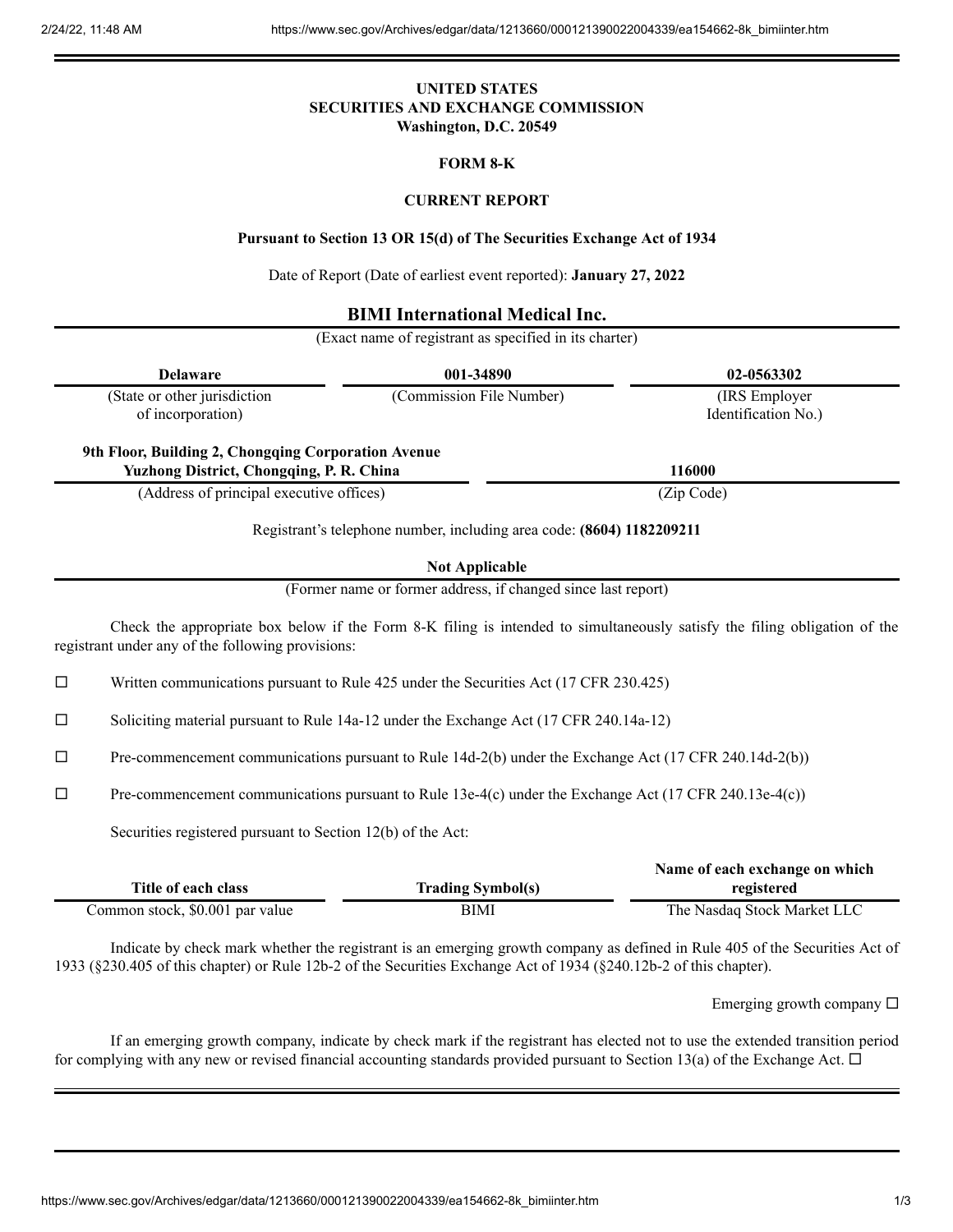## Item 5.02. Departure of Directors or Certain Officers; Election of Directors; Appointment of Certain Officers; Compensatory **Arrangements of Certain Officers.**

On January 27, 2022, BIMI International Medical Inc. (the "Company") entered into employment agreements with each of the Company's COO, Mr. Xiaoping Wang, and Interim CFO, Ms. Baiqun Zhong, specifying the terms of their employment with the Company.

The agreement with Mr. Wang (the "COO Executive Employment Agreement") is for a term of one (1) year, effective January 1, 2022. Under the COO Executive Employment Agreement, Mr. Wang's compensation will consist of an annual salary of \$500,000 in cash and stock compensation of 500,000 shares of the Company's common stock.

The agreement with Ms. Zhong (the "Interim CFO Executive Employment Agreement") is for a term of one (1) year, effective May 21, 2021, taking into consideration that she served as the Interim CFO from May 21, 2021 until July 14, 2021 and assumed such role once again on September 27, 2021. Under the Interim CFO Executive Employment Agreement, Ms. Zhong's compensation will consist of an annual salary of \$250,000 in cash.

The COO Executive Employment Agreement and the Interim CFO Executive Employment Agreement are filed herewith as Exhibit 10.1 and Exhibit 10.2.

## **Item 3.02 Unregistered Sale of Equity Securities.**

The information required to be reported under this Item is incorporated by reference to Item 5.02 of this Current Report on Form 8-K.

The information under this Item 8.01 is deemed "furnished" and not "filed" under Section 18 of the Securities Exchange Act of 1934, as amended (the "Exchange Act"), or otherwise subject to the liability of that section, and shall not be incorporated by reference into any registration statement or other document filed under the Securities Act of 1933, as amended, or the Exchange Act, except as shall be expressly set forth by specific reference in such filing.

#### **Item 9.01 Financial Statements and Exhibits.**

(d) Exhibits.

| <b>Exhibit No</b> | Document                                                                    |
|-------------------|-----------------------------------------------------------------------------|
| 10.1              | <b>Employment Agreement dated January 27, 2022</b>                          |
| 10.2              | <u>Employment Agreement dated January 27, 2022</u>                          |
| 104               | Cover Page Interactive Data File (embedded within the Inline XBRL document) |

1